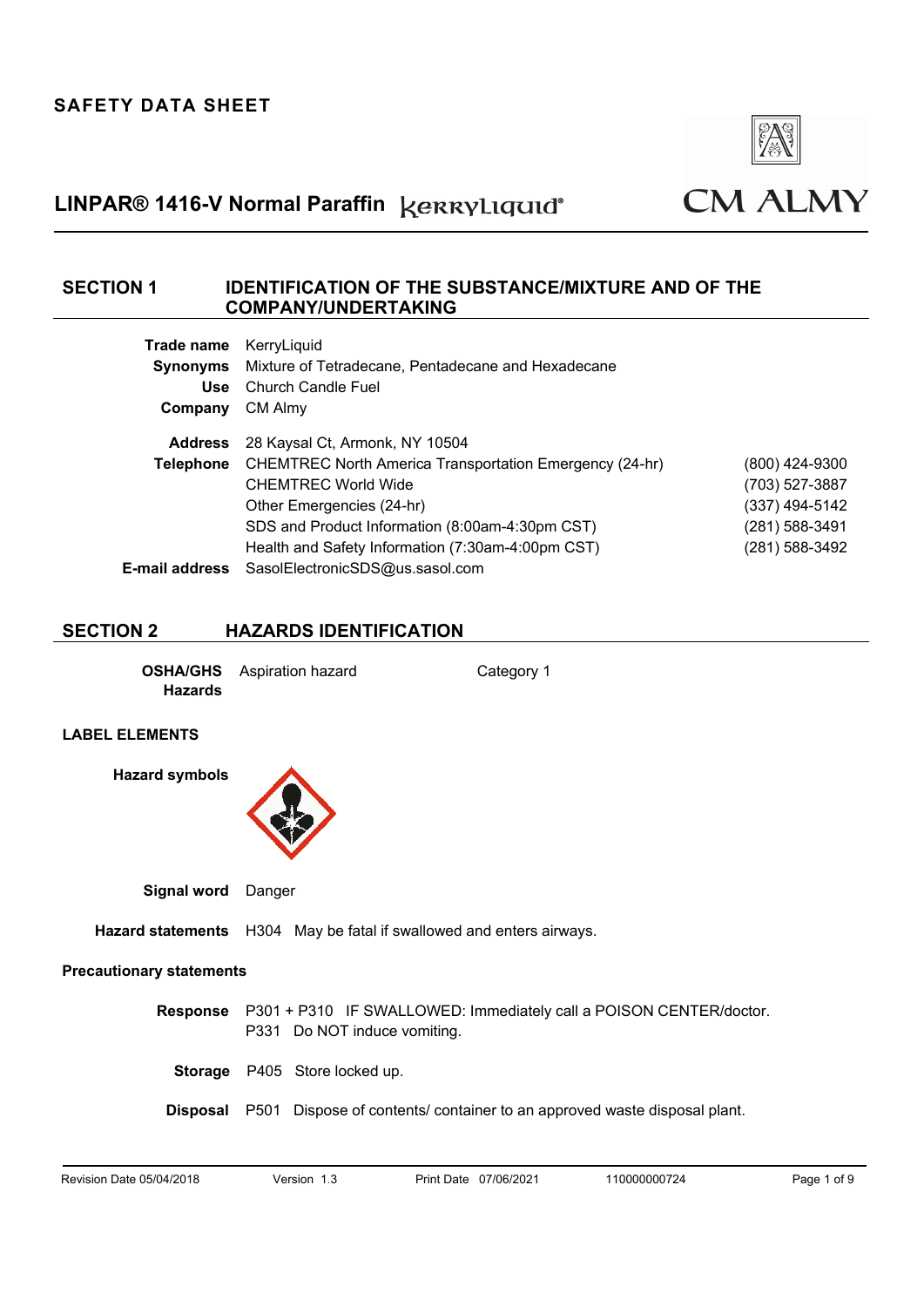

### **SECTION 3 COMPOSITION/INFORMATION ON INGREDIENTS**

#### **Components CAS-No. Weight percent**

C14-16 Normal Paraffins 90622-46-1 100

See Section 8 for Exposure Guidelines and Section 15 for Regulatory Classifications.

### **SECTION 4 FIRST AID MEASURES**

**Eye contact** Rinse immediately with plenty of water for at least 15 minutes. If eye irritation persists, consult a specialist.

- **Skin contact** In case of contact, immediately flush skin with plenty of water for at least 15 minutes while removing contaminated clothing and shoes.
	- **Inhalation** Remove to fresh air. If breathing is irregular or stopped, administer artificial respiration. Call a physician immediately.
	- **Ingestion** Do NOT induce vomiting. Consult a physician.

## **SECTION 5 FIREFIGHTING MEASURES**

### **FLAMMABLE PROPERTIES**

**Fire/explosion** NFPA Class IIIB combustible liquid.

**Suitable extinguishing media** Water spray, Foam, Dry chemical, Carbon dioxide (CO2)

**Protective equipment**  In the event of fire, wear self-contained breathing apparatus.

**and precautions for firefighters** 

**Further information** Keep containers and surroundings cool with water spray.

## **SECTION 6 ACCIDENTAL RELEASE MEASURES**

**Methods and**  Evacuate the area and eliminate all sources of ignition. Contain spillage, and then collect **materials for containment and cleaning up**  with non-combustible absorbent material, (e.g. sand, earth, diatomaceous earth, vermiculite) and place in container for disposal according to local / national regulations (see section 13).

Revision Date 05/04/2018 Version 1.3 Print Date 07/06/2021 110000000724 Page 2 of 9

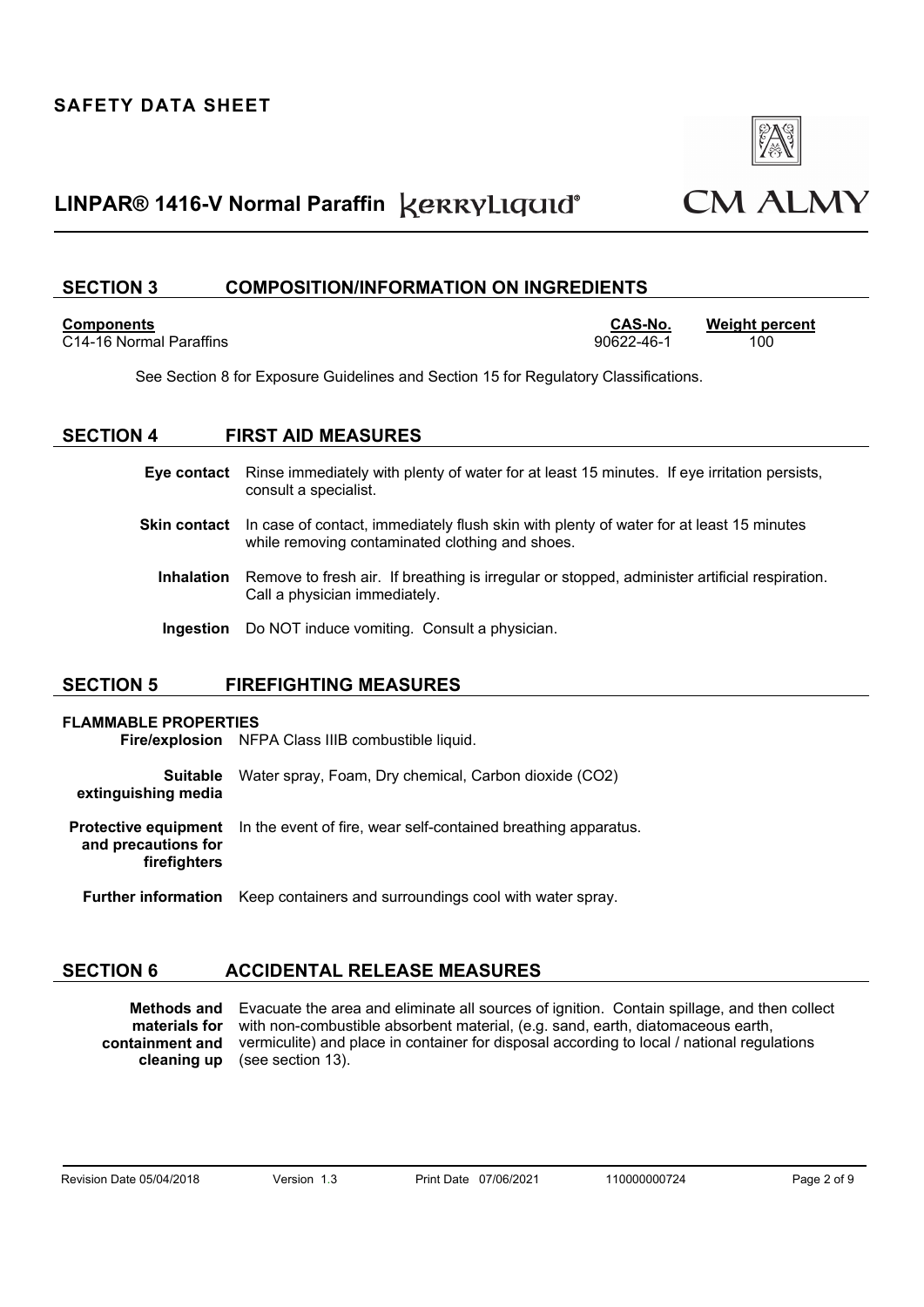

### **SECTION 7 HANDLING AND STORAGE**

**Safe handling advice** Ensure all equipment is electrically grounded before beginning transfer operations.

| <b>Storage/Transport</b> Ambient<br>pressure |                                                                                             |  |
|----------------------------------------------|---------------------------------------------------------------------------------------------|--|
| temperature                                  | <b>Load/Unload</b> Ambient, above freezing point. (Product will freeze at 4 <sup>°</sup> C) |  |

### **SECTION 8 EXPOSURE CONTROLS/PERSONAL PROTECTION**

#### **ENGINEERING MEASURES**

Air contaminant levels should be controlled below the PEL or TLV for this product (see Exposure Guidelines).

#### **PERSONAL PROTECTIVE EQUIPMENT**

- **Eyes** Wear as appropriate:Goggles, Face-shield
- **Skin** Wear suitable protective clothing, gloves and eye/face protection.
- **Inhalation** Respiratory protection is normally not required except in emergencies or when conditions cause excessive airborne levels of mists or vapors.Use NIOSH approved respiratory protection.

#### **EXPOSURE GUIDELINES**

Contains no substances with occupational exposure limit values., Sasol Chemicals (USA) LLC recommends an internal limit of 5 mg/m3 (8-hour TWA) for exposure to mists of this product.

#### **SECTION 9 PHYSICAL AND CHEMICAL PROPERTIES**

| Appearance liquid;                           |
|----------------------------------------------|
| <b>Colour</b> water-white, oily              |
| <b>Form</b> liquid                           |
| <b>Odour</b> Hydrocarbons                    |
| <b>Odour Threshold</b> No data available     |
| <b>Flash point</b> 118 °C, 244 °F; PM;       |
| Flammability Upper explosion limit: 4.7 %(V) |
| Lower explosion limit: $0.5\%$ (V)           |
|                                              |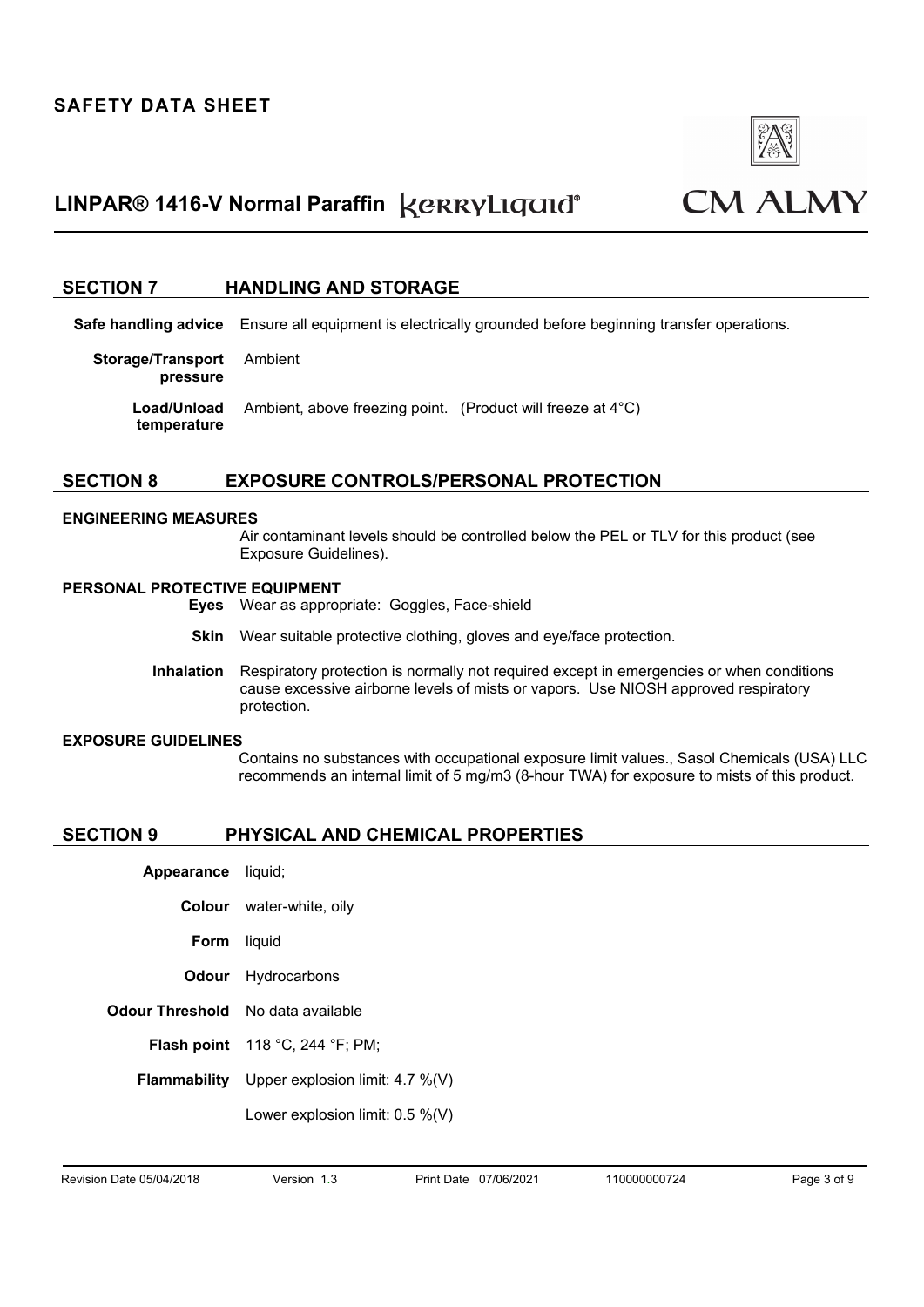

**CM ALMY** 

# **LINPAR® 1416-V Normal Paraffin**

| range                                          | Boiling point/boiling $248 - 284$ °C, 478 - 544 °F; ASTM D-86; |
|------------------------------------------------|----------------------------------------------------------------|
| Melting point/range                            | 4 °C, 39 °F; (Freeze pt.)                                      |
| temperature                                    | Auto-ignition 204 °C, 400 °F;                                  |
| <b>Decomposition</b><br>temperature            | No data available                                              |
| Flammability (solid, No data available<br>gas) |                                                                |
| Vapour pressure                                | < 0.1 mm Hg @ 20 °C, 68 °F; API Calculation;                   |
| Vapour density 7.1                             |                                                                |
|                                                |                                                                |
|                                                | <b>Density</b> No data available                               |
| <b>Specific gravity</b>                        | 0.768 @16 °C, 61 °F;                                           |
| <b>Water solubility</b>                        | negligible                                                     |
|                                                | <b>Viscosity</b> 2.3 - 2.5 cSt @ 40 °C, 104 °F;                |
| рH                                             | No data available                                              |
| <b>Evaporation rate</b>                        | No data available                                              |

## **SECTION 10 STABILITY AND REACTIVITY**

| <b>Reactivity</b>                             | Stable under recommended storage conditions.                                                                      |            |            |              |             |
|-----------------------------------------------|-------------------------------------------------------------------------------------------------------------------|------------|------------|--------------|-------------|
| <b>Chemical stability</b>                     | No decomposition if stored and applied as directed.                                                               |            |            |              |             |
| <b>Conditions to avoid</b>                    | Keep away from heat and sources of ignition.                                                                      |            |            |              |             |
| <b>Hazardous</b><br>decomposition<br>products | Combustion products include carbon dioxide, carbon monoxide and possibly other<br>unidentified organic compounds. |            |            |              |             |
| <b>Materials to avoid</b>                     | Oxidizing agents                                                                                                  |            |            |              |             |
| <b>Hazardous</b><br>polymerisation            | None known.                                                                                                       |            |            |              |             |
| Revision Date 05/04/2018                      | Version 1.3                                                                                                       | Print Date | 07/06/2021 | 110000000724 | Page 4 of 9 |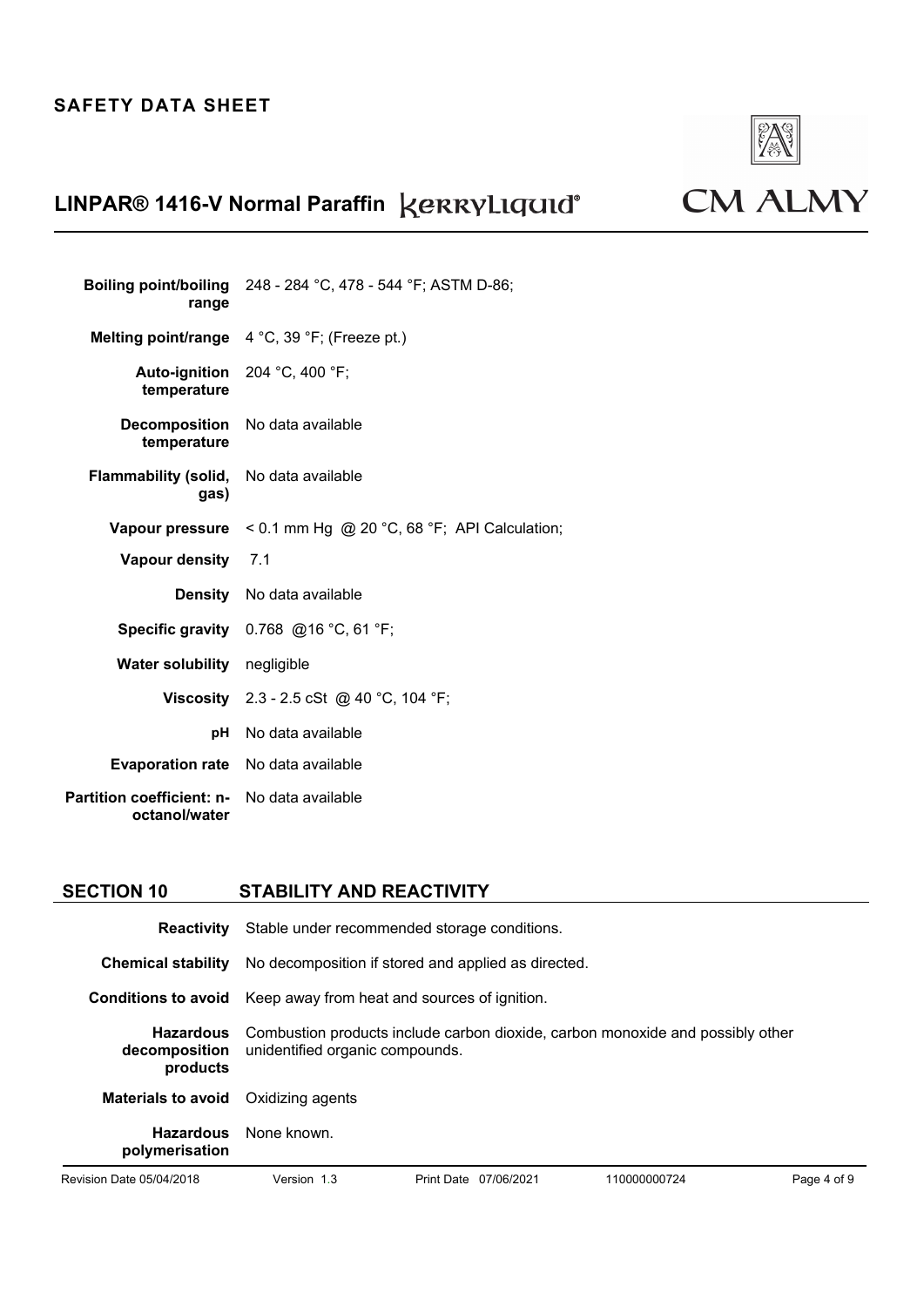

# **CM ALMY**

## **SECTION 11 TOXICOLOGICAL INFORMATION Acute dermal toxicity** LD50 Rabbit: > 2,000 mg/kg **Acute inhalation**  LC50 Rat (4 hours): > 5.8 mg/l **toxicity Acute oral toxicity** LD50 Rat: > 2,000 mg/kg **Skin corrosion/irritation**  (Rabbit) Repeated exposure may cause skin dryness or cracking. **Serious eye damage/eye irritation**  Primary irritation(Rabbit): 1 hours; 5.7 (Max. score is 110.) (unwashed eyes), Not irritating **Respiratory or skin sensitisation**  No data available **Germ cell mutagenicity Genotoxicity in vitro**: No data available **Genotoxicity in vivo**: No data available **Assessment Mutagenicity:**  No data available **Reproductive toxicity Reproductive toxicity:**  No data available **Assessment Reproductive toxicity:**  No data available **Teratogenicity:**  No data available **Assessment teratogenicity:**  No data available **STOT - single exposure**  No data available **STOT - repeated exposure**  No data available **Aspiration toxicity** May be fatal if swallowed and enters airways.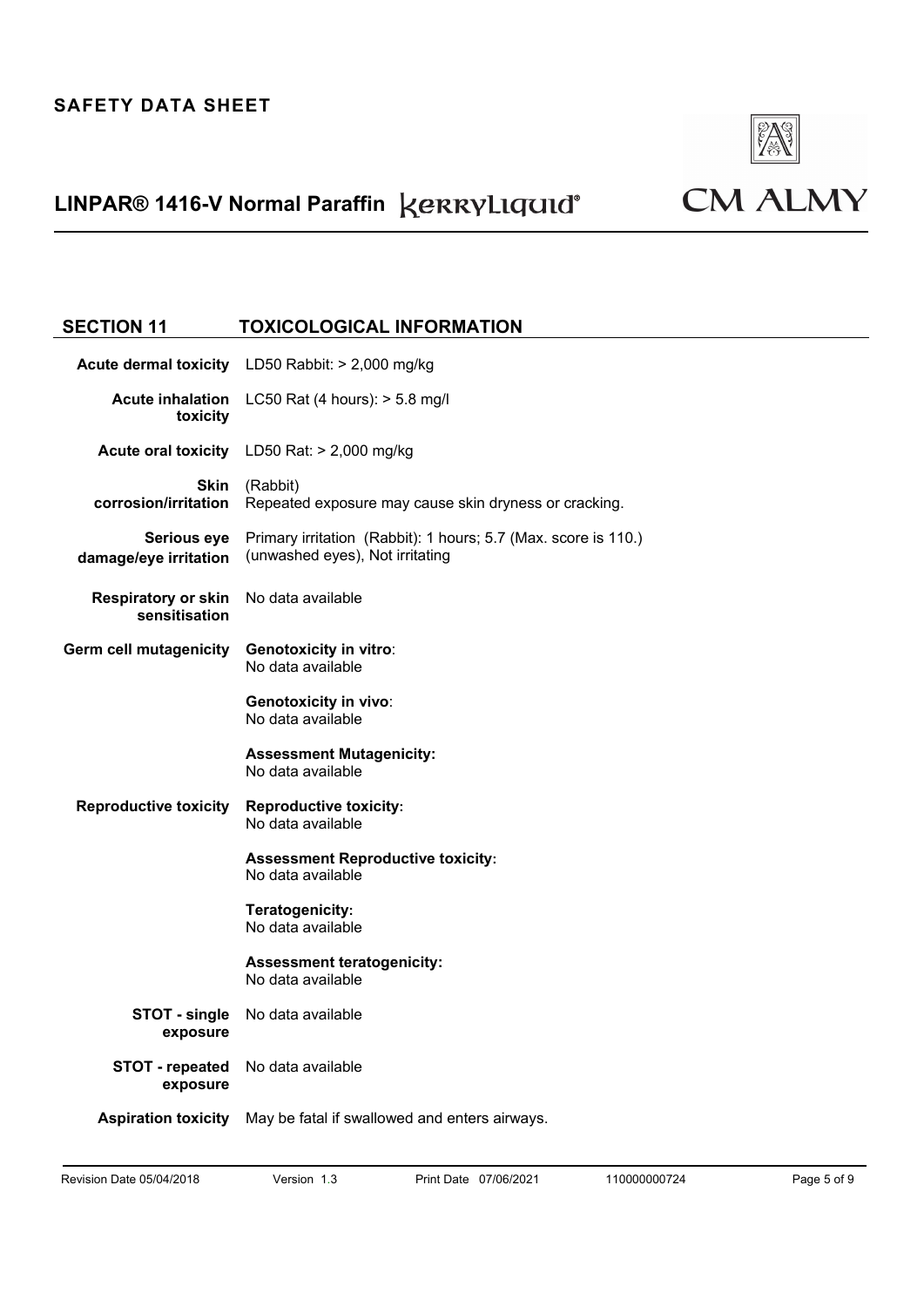

**CM ALMY** 

**Carcinogenicity Assessment carcinogenicity:** Contains no ingredient listed as a carcinogen

## **SECTION 12 ECOLOGICAL INFORMATION**

|                                                      | Aquatic toxicity Not toxic to aquatic organisms (fish, daphnia, algae) up to water solubility.                                                    |  |
|------------------------------------------------------|---------------------------------------------------------------------------------------------------------------------------------------------------|--|
|                                                      | <b>Toxicity to fish</b> LL50 (Pimephales promelas (fathead minnow)) 96 hours<br>In the range of water solubility not toxic under test conditions. |  |
| <b>Toxicity to aquatic</b><br><b>invertebrates</b>   | EL50 (Ceriodaphnia dubia (water flea)) 192 hours<br>In the range of water solubility not toxic under test conditions.                             |  |
| <b>Toxicity to algae</b>                             | No data available                                                                                                                                 |  |
| <b>Chronic toxicity to</b> No data available<br>fish |                                                                                                                                                   |  |
| <b>Chronic toxicity to</b><br>aquatic invertebrates  | No data available                                                                                                                                 |  |
| <b>Biodegradation</b>                                | Readily biodegradable.                                                                                                                            |  |
|                                                      | OECD Test Guideline 301F (28 d): 82 %<br>Test substance: LINPAR 1417                                                                              |  |
| <b>Bioaccumulative</b><br>potential                  | No data available                                                                                                                                 |  |
|                                                      | <b>Mobility in soil</b> No data available                                                                                                         |  |
| <b>Other adverse effects</b> No data available       |                                                                                                                                                   |  |

### **SECTION 13 DISPOSAL CONSIDERATIONS**

**Waste Code** Any unused product or empty containers may be disposed of as non-hazardous in accordance with state and federal requirements.Re-evaluation of the product may be required by the user at the time of disposal, since the product uses, transformations, mixtures, contamination, and spillage may change the classification.If the resulting material is determined to be hazardous, please dispose in accordance with state and federal (40 CFR 262) hazardous waste regulations.

**Disposal methods** Dispose of only in accordance with local, state, and federal regulations.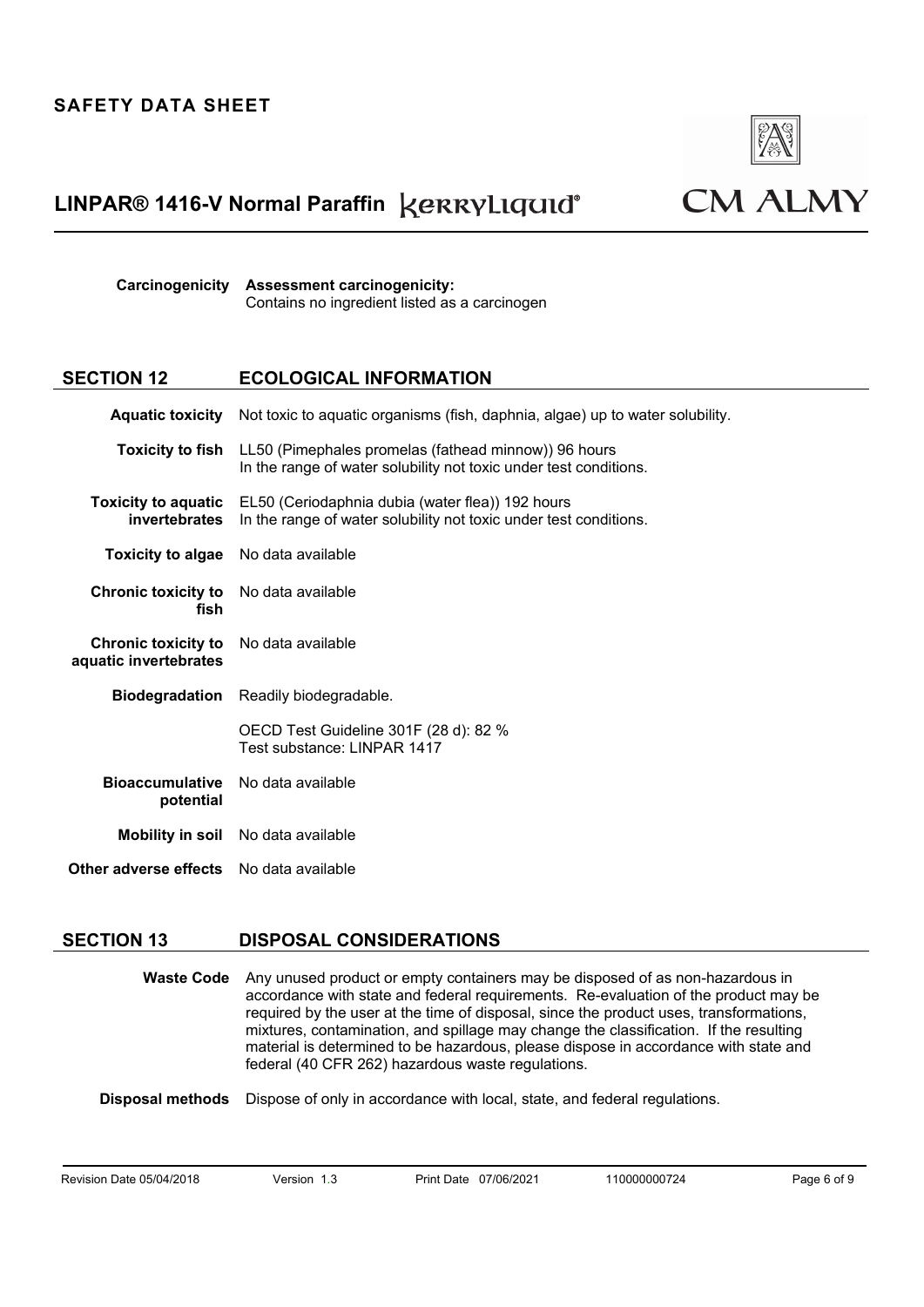

**Empty containers.** Empty containers retain product residue (liquid and/or vapor) and can be dangerous. DO NOT PRESSURIZE, CUT, WELD, BRAZE, SOLDER, DRILL, GRIND, OR EXPOSE SUCH CONTAINERS TO HEAT, FLAME, SPARKS, STATIC ELECTRICITY, OR OTHER SOURCES OF IGNITION; THEY MAY EXPLODE AND CAUSE INJURY OR DEATH. Empty drums should be completely drained, triple-rinsed, properly bunged and promptly returned to a drum reconditioner, or properly disposed.

## **SECTION 14 TRANSPORT INFORMATION**

- **DOT** not regulated
- **IATA** not regulated
- **IMDG** not regulated

#### **Transport in bulk according to Annex II of MARPOL 73/78 and the IBC Code**

**Remarks** No data available

### **SECTION 15 REGULATORY INFORMATION**

### **U.S. FEDERAL REGULATIONS**

**TSCA Inventory Listing Components CAS-No.** Alkanes, C14-16 90622-46-1

## **SARA 302 Status Components CAS-No. Weight percent**

### No chemicals in this material are subject to the reporting requirements of SARA Title III, Section 302.

## **SARA 311/312 Classification**

Aspiration hazard

### **SARA 313 Chemical**

**Components CAS-No. Weight percent**  This material does not contain any chemical components with known CAS numbers that exceed the threshold (De Minimis) reporting levels established by SARA Title III, Section 313.

### **US. EPA CERCLA Hazardous Substances (40 CFR 302)**

**Components Components Components Components Reportable Quantity** Weight percent none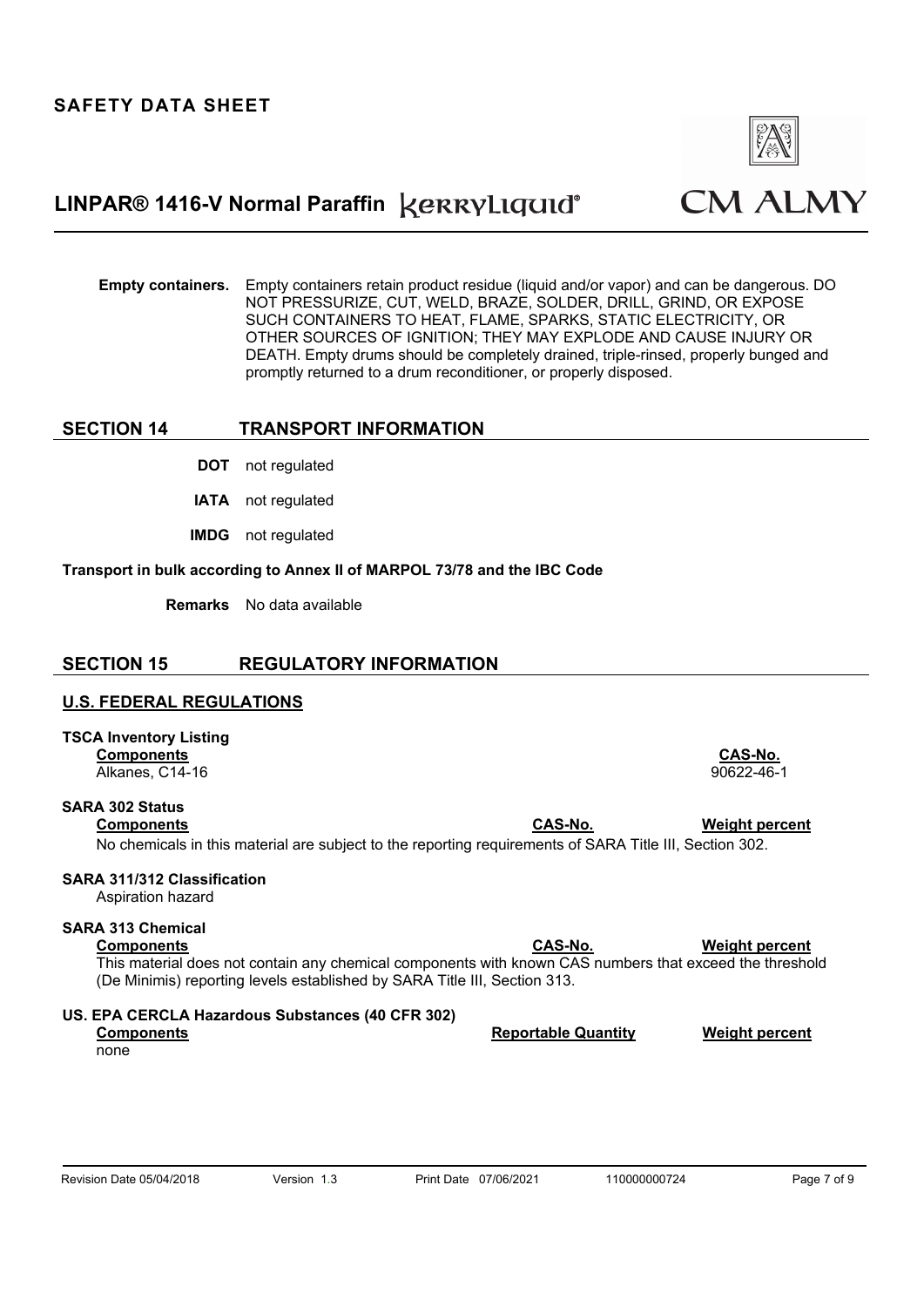

# **CM ALMY**

## **INTERNATIONAL REGULATIONS**

**WHMIS Classification**

| Aspiration hazard                                                                      | Category 1                                                               |            |
|----------------------------------------------------------------------------------------|--------------------------------------------------------------------------|------------|
| <b>European Union</b><br>Classification according to Regulation (EU) 1272/2008.        |                                                                          |            |
| Aspiration hazard, Category 1<br>Repeated exposure may cause skin dryness or cracking. |                                                                          |            |
| <b>Australia. Inventory of Chemical Substances (AICS)</b>                              |                                                                          | Listed     |
| Japan. Inventory of Existing and New Chemical Substances (ENCS)                        |                                                                          | Listed     |
| Japan. ISHL - Inventory of Chemical Substances                                         |                                                                          | Listed     |
| <b>Canada. Domestic Substances List (DSL) Inventory</b><br>(SNAc) notice under CEPA.   | This product or a component is the subject of a Significant New Activity | Listed     |
| <b>Canada. Non-Domestic Substance Listing (NDSL)</b>                                   |                                                                          | Not listed |
| Philippines. Inventory of Chemicals / Chemical Substances (PICCS)                      |                                                                          | Listed     |
| Korea. Existing Chemicals Inventory (KECI)                                             |                                                                          | Listed     |
| <b>China. Inventory of Existing Chemical Substances (IECSC)</b>                        |                                                                          | Listed     |
| <b>Mexico</b>                                                                          |                                                                          | Not listed |
| <b>New Zealand. Inventory of Chemical Substances</b>                                   |                                                                          | Listed     |
| <b>Switzerland</b>                                                                     |                                                                          | Listed     |
| <b>Taiwan. National Existing Chemical Inventory (NECI)</b>                             |                                                                          | Listed     |

**Please note: The names and CAS numbers which are used for this product in the stated inventories may deviate from the information which is listed in Section 3.** 

### **STATE REGULATIONS**

**California Prop. 65 Components** Components **CAS-No.** none

## **SECTION 16 OTHER INFORMATION**

Revision Date 05/04/2018 Version 1.3 Print Date 07/06/2021 110000000724 Page 8 of 9